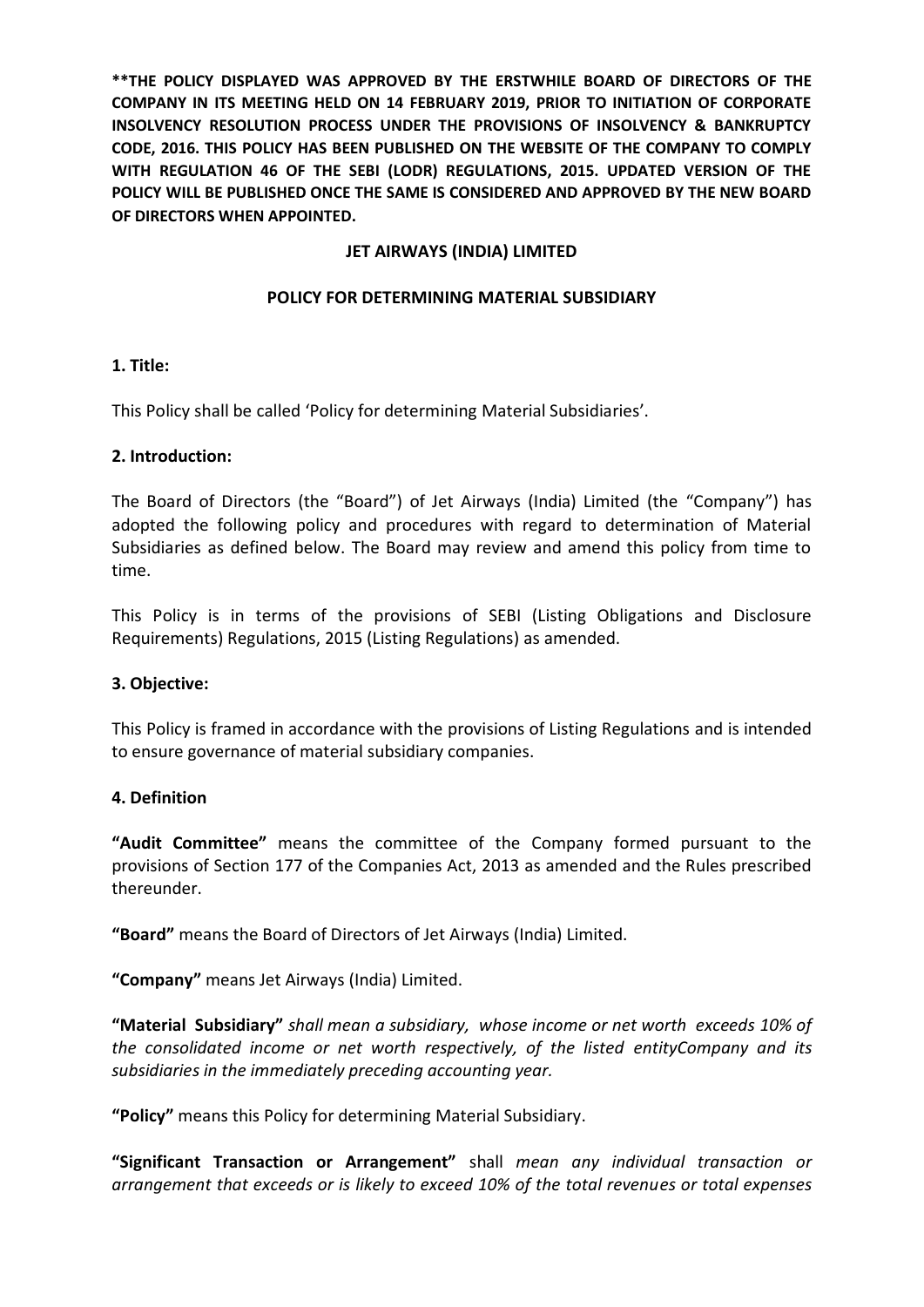*or total assets or total liabilities, as the case may be, of the unlisted subsidiary for the immediately preceding accounting year.*

**"Subsidiary"** shall be as defined pursuant to the provisions of of Section 2(87) the Companies Act, 2013 and the Rules prescribed thereunder.

"**Independent director**" means an independent director referred to in sub-section (6) of section 149 of the act and the Rules prescribed thereunder

# **5. Material Subsidiary**

In case of a Material unlisted Subsidiary atleastone **Independent Director** of the Company shall be a director on the Board of such Material unlisted Subsidiary Company, whether incorporated in India or not.

For the purposes of the above, the term "material subsidiary" shall mean a subsidiary, whose income or net worth exceeds 20% percent of the consolidated income or net worth respectively, of the listed entity and its subsidiaries in the immediately preceding accounting year.]

The following shall be applicable in the case of all Subsidiaries:

- $\triangleright$  The Audit Committee of Board of the Company shall review the financial statements, in particular, the investments made by the unlisted subsidiary Company on an annual basis.
- $\triangleright$  The minutes of the Board Meetings of the unlisted Subsidiary Company shall be placed before the Board of the Company
- $\triangleright$  The management shall periodically bring to the attention of the Board of Directors of the listed Company, a statement of all significant transactions and arrangements entered into by the unlisted subsidiary Company
- $\triangleright$  The Company shall place separate audited accounts in respect of each of its subsidiary on its website, if any & shall provide the copy of such audited financial statements to any shareholder of the Company
- $\triangleright$  The management shall present to the Audit Committee annually the list of such subsidiaries together with the details of the materiality defined herein. The Audit Committee shall review the same and make suitable recommendations to the Board including recommendation for appointment of Independent Director in the Material unlisted Subsidiary.

# **6. Disposal of Material Subsidiary**

The Company shall not, without the prior approval of the members by Special Resolution except in cases where such divestment is made under a scheme of arrangement duly approved by a Court/Tribunal or under a resolution plan duly approved under section 31 of the Insolvency Code and such an event is disclosed to the recognized stock exchanges within one day of the resolution plan being approved.: